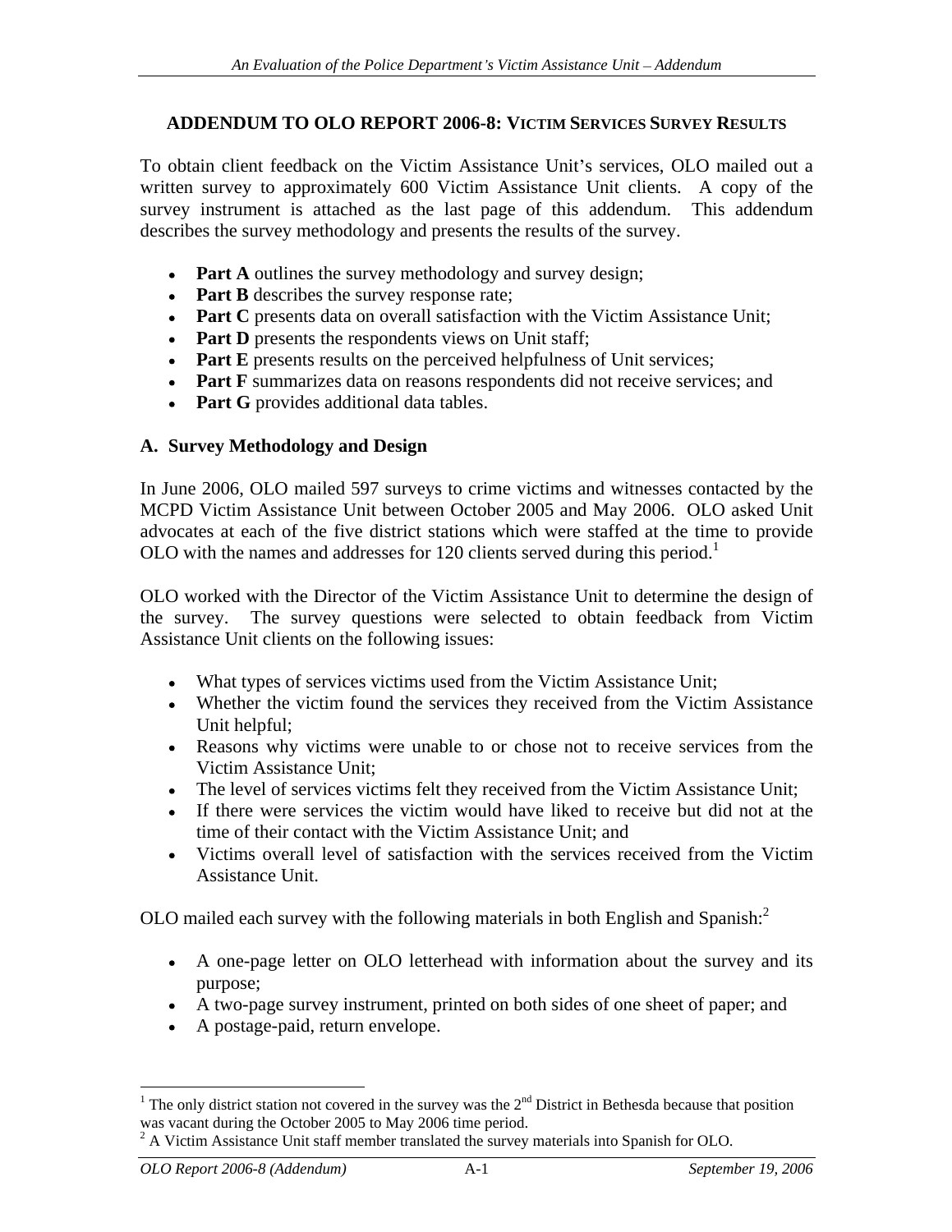#### **B. Survey Response Rate**

OLO received 50 completed surveys, for an overall response rate of 8.4%. As OLO's previous work on victim services reported, the research literature indicates that victim surveys typically report very low response rates. In addition, the responses can be skewed because they only represent the views of victims who choose to participate.

Despite the limitations of the data collected, the literature indicates that the information can provide insight into how victims feel about the services they were offered and received. The results can also help to identify potential areas for program change and improvement.

The survey asked respondents to indicate whether they had received services from the Victim Assistance Unit and what type of criminal event they had received services for. As shown in Table <sup>1</sup> below, 62% of the respondents reported receiving services from the Unit, and 44% reported receiving services due to a violent crime event. 82% of respondents returned the English-language version of the survey.

| Have you received services from the Montgomery<br><b>County Police, Victim Assistance Unit?</b> |     |
|-------------------------------------------------------------------------------------------------|-----|
| Yes                                                                                             | 62% |
| No or Not Sure                                                                                  | 38% |
| For what type of event did you receive services?                                                |     |
| Violent Crime                                                                                   | 44% |
| Property Crime                                                                                  | 20% |
| No Response                                                                                     | 36% |
| <b>Survey version used</b>                                                                      |     |
| English-language                                                                                | 82% |
| Spanish-language                                                                                | 18% |

#### **Table 1: Survey Response Characteristics**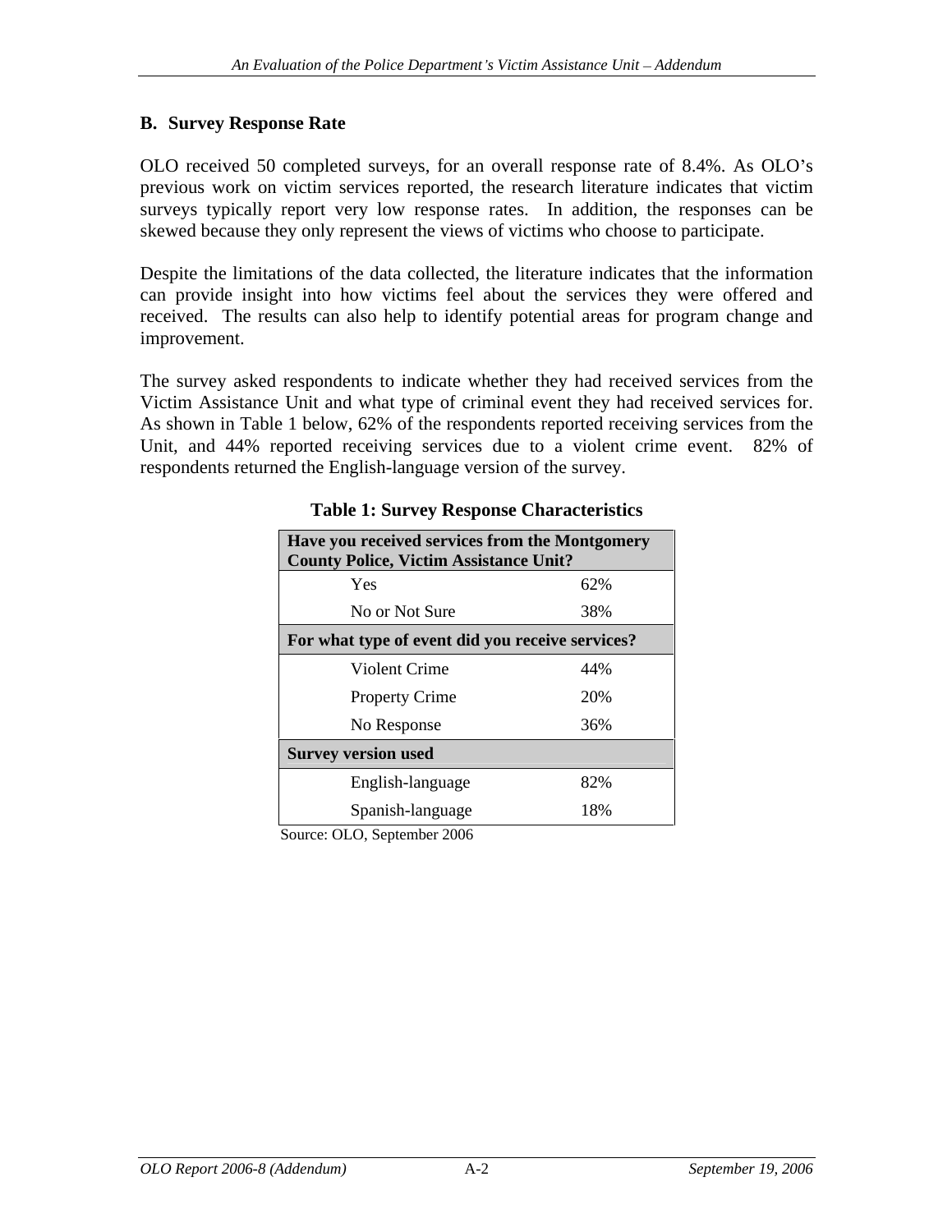## **C. Overall Satisfaction**

The survey asked respondents to indicate their overall level of satisfaction with the services they received and their experience with the Victim Services Unit. The respondents were provided five categories (very satisfied, satisfied, neutral, dissatisfied, and strongly dissatisfied) to select from.

Table 2 provides a breakdown of the responses by level of satisfaction and by event type. Graph 1 shows the total responses by level of satisfaction. The data show that the majority of respondents, 71%, stated that they were Satisfied or Very Satisfied with the services they received from the Unit. Additionally, respondents involved in violent crime events were the most likely to provide a favorable satisfaction rating (i.e. a rating of satisfied or very satisfied).

### **Table 2: Survey Respondent s Level of Satisfaction with the Services Received from the Victim Assistance Unit**

| Event Type Satisfied Satisfied Neutral Dissatisfied Very |  |  |  |
|----------------------------------------------------------|--|--|--|
| Violent Crime (n=19) 53% 37% 5% 0% 5% $1$                |  |  |  |
| Property Crime (n=9) 33% 22% 22% 22% 0%                  |  |  |  |
| Unknown (n=7) $0\%$ 43% 29% 0% 29% 29%                   |  |  |  |
| Total (n=35) $37\%$ $34\%$ $14\%$ $6\%$ $9\%$            |  |  |  |





Source: OLO, September 2006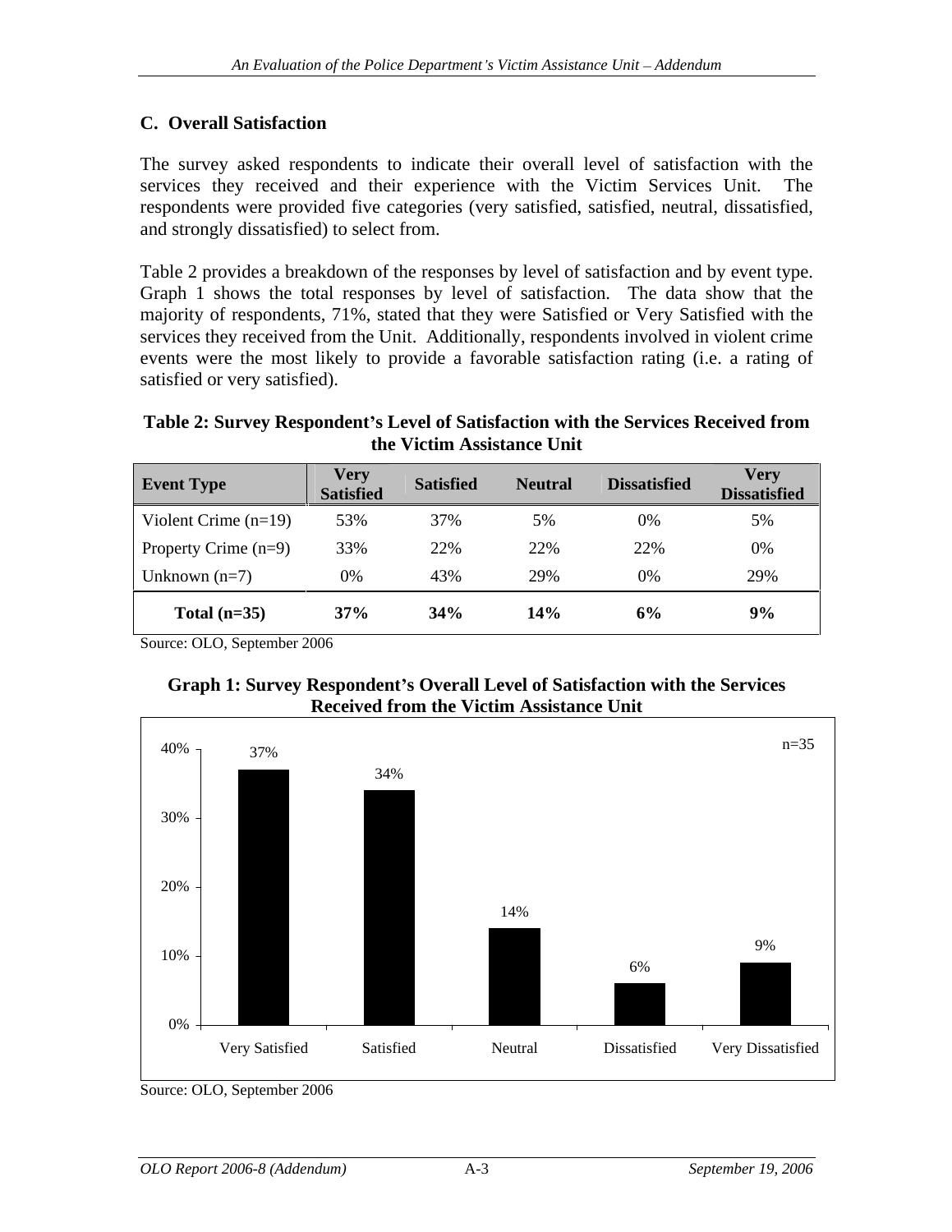## **D. Views on Victim Assistance Unit Staff**

The survey asked respondents to indicate their level of agreement with six statements about the Victim Assistance Unit staff member the respondent was contacted by and/or received services from. The respondents were provided five categories (strongly agree, agree, neutral, disagree, and strongly disagree) to choose from for each statement.

Table 3 summarizes the percent of responses for each of the six statements that were favorable (if the respondent selected agree or strongly agree), neutral (if the respondent selected neutral), or non-favorable (if the respondent selected disagree or strongly disagree). A more detailed breakdown of this databy all five response categories and by type of criminal event is provided in Table 7 (page A-7). The data indicate that, in general:

- Respondents had favorable views of the staff member(s) they worked with; and
- Respondents involved in violent crime events were the most likely to provide favorable responses for each of the six statements.

| The Victim Assistant:                                                 |           | <b>Type of Response</b> |               |
|-----------------------------------------------------------------------|-----------|-------------------------|---------------|
|                                                                       | Favorable | <b>Neutral</b>          | Non-Favorable |
| Acted in a professional and courteous<br>manner. $(n=39)$             | 80%       | 15%                     | 5%            |
| Provided information I needed and<br>answered my questions. $(n=38)$  | 76%       | 11%                     | 14%           |
| Contacted me in a timely fashion after<br>the victimization. $(n=38)$ | 71%       | 13%                     | 16%           |
| Provided useful information. $(n=37)$                                 | 70%       | 11%                     | 19%           |
| Was sensitive to my concerns, needs,<br>and feelings. $(n=40)$        | 68%       | 18%                     | 14%           |
| Made helpful referrals to other<br>programs and/or services. $(n=36)$ | 61%       | 17%                     | 22%           |

### **Table 3: Summary of Survey Responses on Victim Assistance Unit Staff**

Source: OLO, September 2006

## **E. Helpfulness of Victim Assistance Unit Services**

The survey included a list of 13 different services in five service categories offered by the Victim Assistance Unit. The survey asked respondents to indicate each service they received (via a single checkbox next to the service type) and whether or not they found the service helpful (via Yes and No checkboxes after the service type).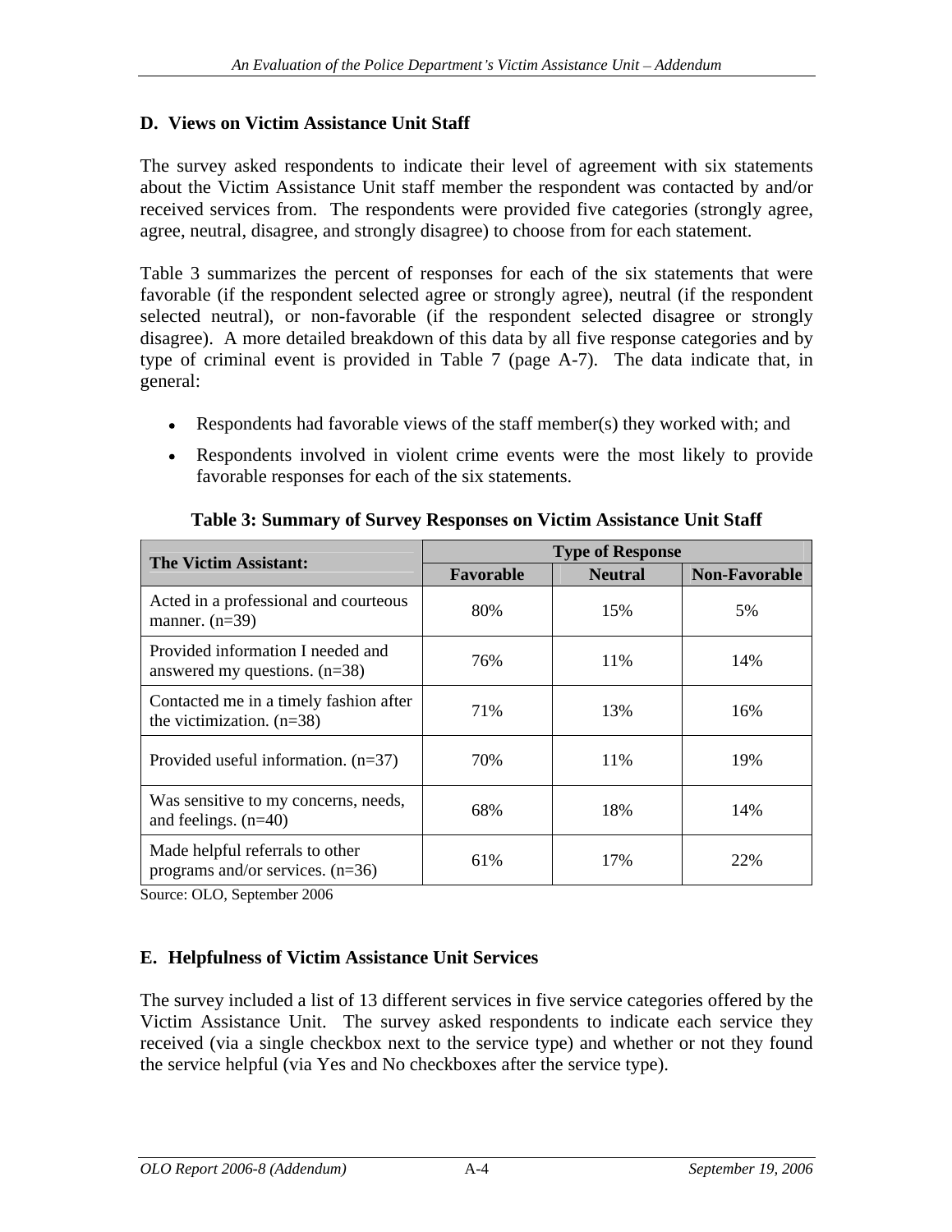Table 4 below lists each type of service and the percent of respondentswho indicated the service was helpful or not. A more detailed breakdown of this data by type of criminal event is provided in Table 8 (page A-7). In general, the data indicates that respondents view the majority of services provided as helpful. Also, respondents involved in violent crime events were more likely to rate a service as helpful.

Several respondents provided an opinion of the helpfulness of a service without checking the box to indicate they had received the service. As a result, these data may present information on both the actual helpfulness for those who received the service and the perceived helpfulness for those who may not have received the service. Some of the "No" responses may therefore only reflect that a service was not applicable for a particular client (e.g., a victim of a property crime responding that assistance with funeral needs was not helpful when it is unlikely s/he was offered that service).

| <b>Type of Service</b>                                                                                                             |     | Was the service helpful? |
|------------------------------------------------------------------------------------------------------------------------------------|-----|--------------------------|
|                                                                                                                                    | Yes | No                       |
| Information about the court system or notification of offender<br>status. $(n=20)$                                                 | 75% | 25%                      |
| Information about the case, the investigation, or obtaining police<br>reports. $(n=26)$                                            | 73% | 27%                      |
| Information about victim rights. $(n=28)$                                                                                          | 68% | 32%                      |
| Referrals for other social services. $(n=19)$                                                                                      | 68% | 32%                      |
| Accompaniment to court events/trials. $(n=14)$                                                                                     | 64% | 36%                      |
| Comfort at the crime scene. $(n=21)$                                                                                               | 62% | 38%                      |
| Referrals to counseling services. $(n=22)$                                                                                         | 59% | 41%                      |
| Assistance getting back stolen property or property used as<br>evidence. $(n=17)$                                                  | 59% | 41%                      |
| Assistance obtaining protective orders. $(n=16)$                                                                                   | 50% | 50%                      |
| Assistance applying for reimbursement from the State or County  <br>for medical bills, lost wages, funeral expenses, etc. $(n=12)$ | 42% | 58%                      |
| Assistance with funeral and/or burial needs. $(n=11)$                                                                              | 36% | 64%                      |
| Assistance finding emergency food, shelter, or other life<br>essentials. $(n=13)$                                                  | 31% | 69%                      |
| Assistance dealing with landlords, employers, creditors, or<br>insurance. $(n=12)$                                                 | 25% | 75%                      |
|                                                                                                                                    |     |                          |

**Table 4: Victim Survey Responses on Helpfulness of Victim Assistance Unit Services**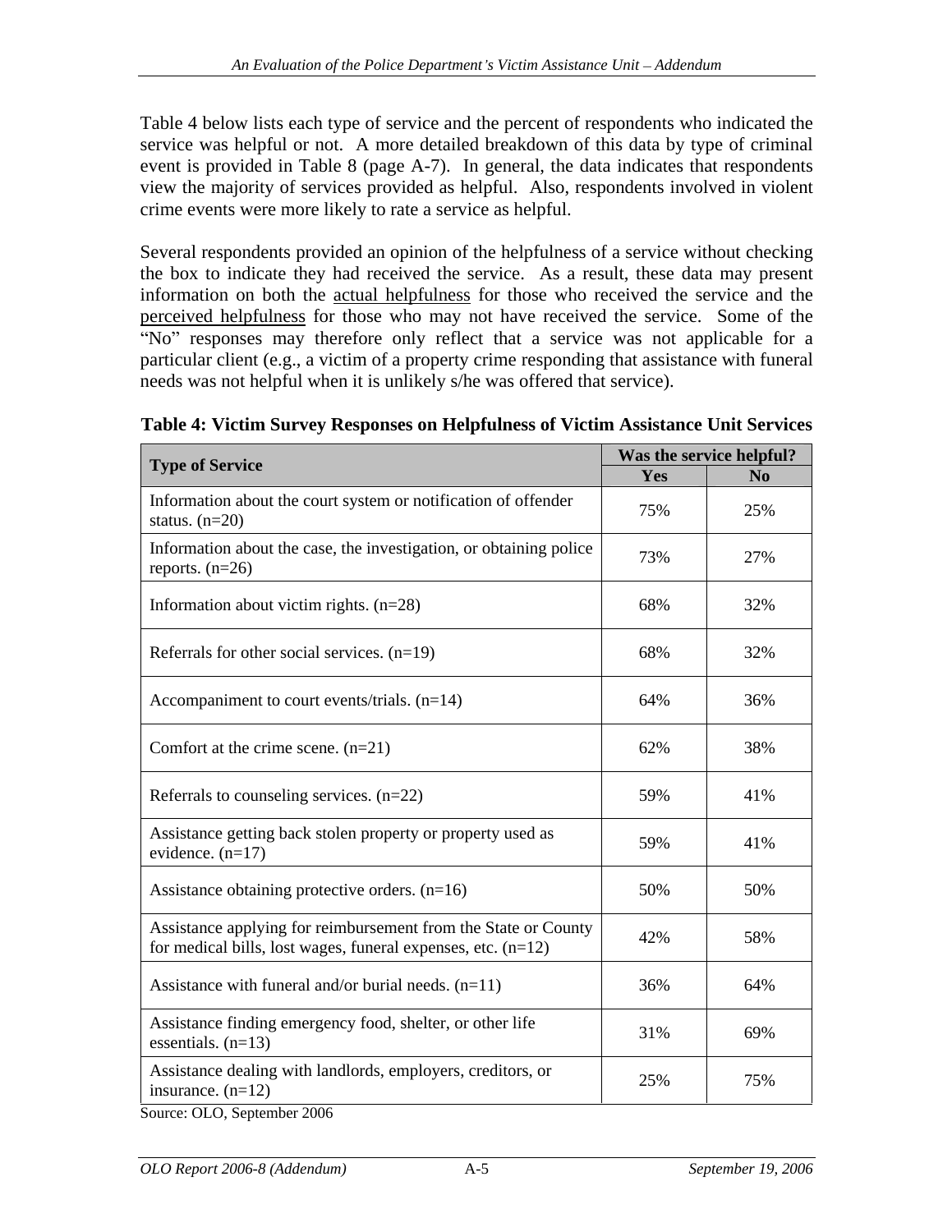### **F. Barriers to Service**

The survey asked respondents to indicate any reasons that they were either unable to or decided not to receive services from the Victim Assistance Unit. The survey provided nine different reasons to select from, and respondents were allowed to select more than one reason. In total, 38 responses were provided to this question.

Table 5 shows the number of responses received for each category. The most common response was "Never contacted by Victim Assistance Unit." While it may be the case that the individual who responded to the survey was not contacted by the Unit, these answers may also reflect individuals who do not realize s/he was contacted by the Unit or individuals who do not remember s/he was contacted by the Unit.

Two of the other more frequent responses – "Did not want further assistance" and "Had other sources of help or assistance"  $-$  are consistent with the research literature on reasons victims often decline victim services.

| Reason Unable to or Decided not to Receive Services | Number of<br>responses |
|-----------------------------------------------------|------------------------|
| Never contacted by Victim Assistance Unit           | 12                     |
| Did not want further assistance                     |                        |
| Other                                               |                        |
| Had other sources of help or assistance             |                        |
| Language problem                                    |                        |
| Did not have time                                   |                        |
| Inconvenient hours of operation                     |                        |
| Lack of child care                                  |                        |
| Lack of transportation                              |                        |
| <b>Total</b>                                        | 38                     |

#### **Table 6: Survey Respondent s Reasons for Not Receiving Services from the Victim Assistance Unit**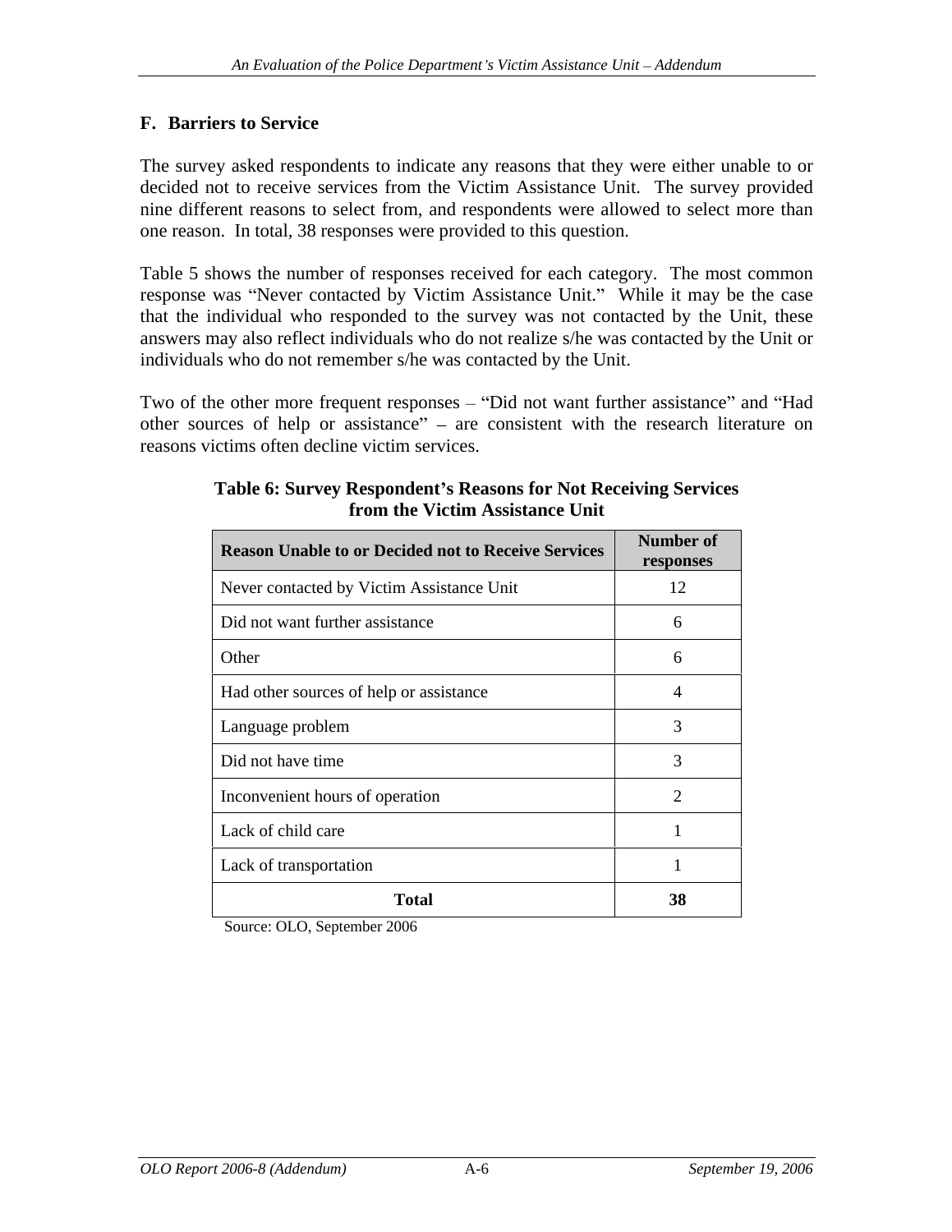# **G. Additional Data Tables**

This section provides additional data tables for survey responses related to Victim Assistance Unit staff and helpfulness of Victim Assistance Unit services.

| The Victim Assistant:                                          | <b>Event Type</b>      | <b>Strongly</b><br>Agree | Agree Neutral Disagree |        |            | <b>Strongly</b><br>Disagree |
|----------------------------------------------------------------|------------------------|--------------------------|------------------------|--------|------------|-----------------------------|
|                                                                | Violent Crime $(n=21)$ |                          |                        |        |            |                             |
| Acted in a professional and $\vert$ Property Crime (n=9)       |                        | 44%                      |                        |        |            |                             |
| courteous manner                                               | Unknown $(n=9)$        | 44%                      |                        |        |            |                             |
|                                                                | Total $(n=39)$         | $62\%$                   | $18\%$                 | 15%    | $0\%$      | $5\%$                       |
|                                                                | Violent Crime $(n=19)$ | 68%                      |                        |        |            |                             |
| Contacted me in a timely<br>fashion after the<br>victimization | Property Crime (n=9)   |                          |                        |        |            |                             |
|                                                                | Unknown (n             | 50%                      |                        |        |            | 20%                         |
|                                                                | Total $(n=38)$         | 53%                      | 18%                    | 13%    |            | $11\%$                      |
|                                                                | Violent Crime $(n=20)$ | 55%                      | 25%                    |        |            | 10%                         |
| Made helpful referrals to<br>other programs and/or<br>services | Property Crime $(n=8)$ |                          |                        |        |            | 13%                         |
|                                                                | Unknown (n=8)          | 38%                      |                        |        |            | 25%                         |
|                                                                | Total $(n=36)$         | 44%                      | $17\%$                 | 17%    | $\delta$ % | 14%                         |
|                                                                | Violent Crime $(n=20)$ |                          |                        |        |            | 10%                         |
|                                                                | Property Crime $(n=9)$ |                          |                        |        |            |                             |
| Provided useful information                                    | Unknown $(n=8)$        | 50%                      |                        |        |            | 25%                         |
|                                                                | Total $(n=37)$         | $51\%$                   | 19%                    | $11\%$ |            | 14%                         |
|                                                                | Violent Crime $(n=20)$ | 75%                      |                        |        |            |                             |
| Provided information I                                         | Property Crime (n=9)   |                          |                        |        |            |                             |
| needed and answered my<br>questions                            | Unknown (n=9           |                          |                        |        |            |                             |
|                                                                | Total $(n=38)$         | 63%                      | <b>13%</b>             | 11%    |            | $11\%$                      |
|                                                                | Violent Crime $(n=21)$ |                          |                        |        |            |                             |
| Was sensitive to my                                            | Property Crime (n=9)   |                          |                        | 22%    |            |                             |
| concerns, needs, and feelings                                  | Unknown $(n=10)$       | 40\%                     |                        |        |            |                             |
|                                                                | Total $(n=40)$         | 53%                      | 15%                    | 18%    | 10%        | 4%                          |

| <b>Table 7: Survey Responses on</b>                              |  |  |
|------------------------------------------------------------------|--|--|
| $\sim$ on Victim Assistance $\cup$<br>e Unit Staff by Event Type |  |  |
|                                                                  |  |  |
|                                                                  |  |  |
|                                                                  |  |  |

Source: OLO, September 2006

### **Table 8: Victim Survey Responses on Helpfulness of Victim Assistance Unit Services**

|                                                                                   |                        |        | Was the service helpful? |
|-----------------------------------------------------------------------------------|------------------------|--------|--------------------------|
| <b>Type of Service</b>                                                            | <b>Event Type</b>      | Yes    | - No                     |
| <b>EMERGENCY SERVICES</b>                                                         |                        |        |                          |
|                                                                                   | Violent Crime $(n=15)$ | 73%    | 27%                      |
|                                                                                   | Property Crime $(n=2)$ | $0\%$  | 100%                     |
| Comfort at the crime scene                                                        | Unknown $(n=4)$        | 50%    | 50%                      |
|                                                                                   | Total $(n=21)$         | $62\%$ | 38%                      |
|                                                                                   | Violent Crime $(n=9)$  | 56%    | 44%                      |
| Assistance finding emergency food, shelter, $\boxed{\text{Property C}$ rime (n=2) |                        | $0\%$  | 100%                     |
| or other life essentials                                                          | Unknown $(n=2)$        | $0\%$  | 100%                     |
|                                                                                   | Total $(n=13)$         | 31%    | 69%                      |
|                                                                                   | Violent Crime $(n=10)$ | 70%    | 30%                      |
|                                                                                   | Property Crime $(n=2)$ | $0\%$  | 100%                     |
| Assistance obtaining protective orders                                            | Unknown $(n=4)$        | 25%    | 75%                      |
|                                                                                   | Total $(n=16)$         | 50%    | 50%                      |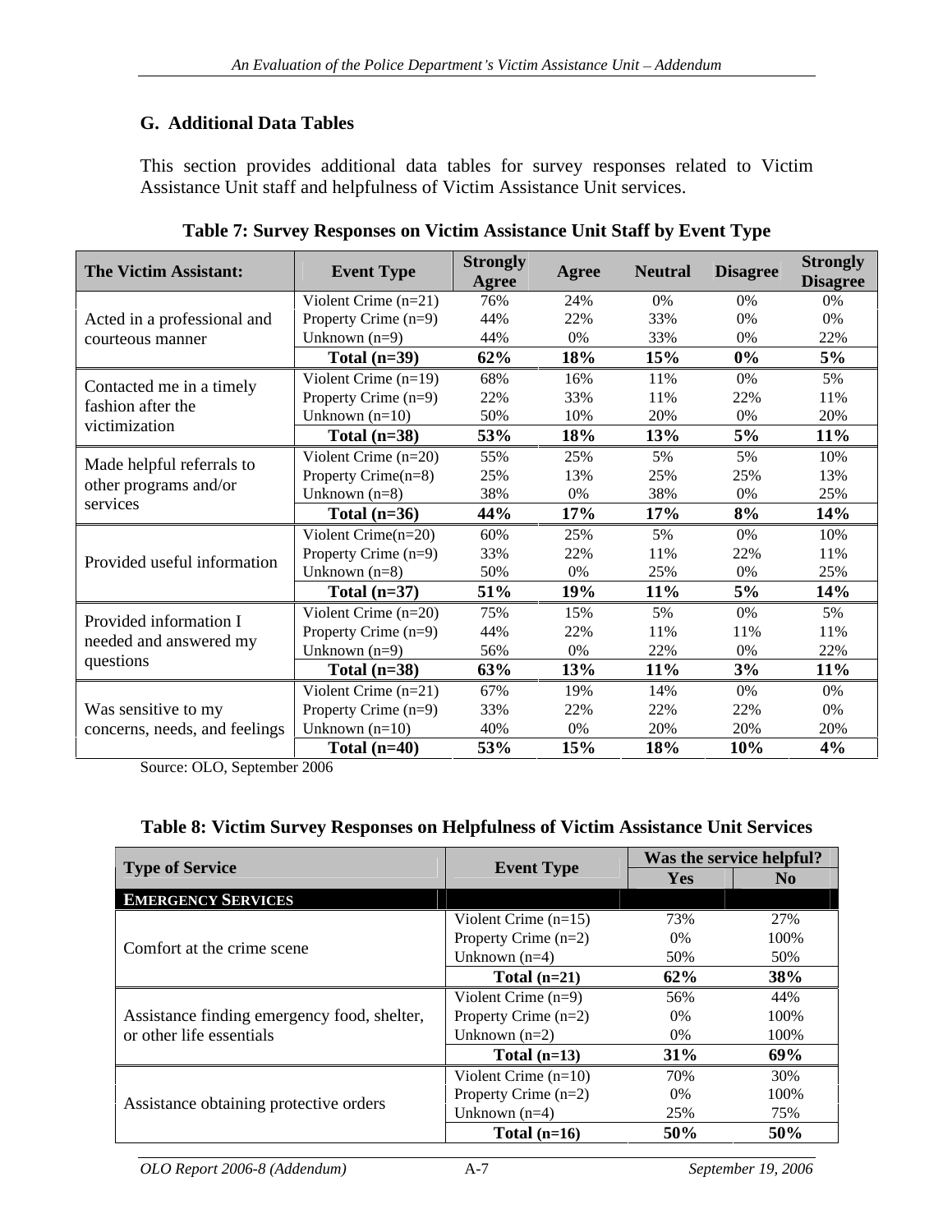|  | Table 8, Co<br>Victim Survey<br>ev Responses on Helpfulness of Victim Assistance U<br>Continued | <b>Unit Services</b> |  |  |  |
|--|-------------------------------------------------------------------------------------------------|----------------------|--|--|--|
|--|-------------------------------------------------------------------------------------------------|----------------------|--|--|--|

| <b>Type of Service</b>                         | <b>Event Type</b>                                |                     | Was the service helpful? |
|------------------------------------------------|--------------------------------------------------|---------------------|--------------------------|
|                                                |                                                  | Yes                 | No                       |
| REFERRALS                                      |                                                  |                     |                          |
|                                                | Violent Crime $(n=17)$<br>Property Crime $(n=2)$ | 65%<br>50%          | 35%<br>50%               |
| Referrals to counseling services               | Unknown $(n=3)$                                  | 33%                 | 67%                      |
|                                                | Total $(n=22)$                                   | 59%                 | 41%                      |
|                                                | Violent Crime $(n=15)$                           | 73%                 | 27%                      |
|                                                | Property Crime $(n=2)$                           | 50%                 | 50%                      |
| Referrals for other social services            | Unknown $(n=2)$                                  | 50%                 | 50%                      |
|                                                | Total $(n=19)$                                   | 68%                 | 32%                      |
| <b>CASE INFORMATION AND ASSISTANCE</b>         |                                                  |                     |                          |
|                                                | Violent Crime $(n=13)$                           | 85%                 | 15%                      |
| Information about the case, the investigation, | Property Crime (n=9)                             | 67%                 | 33%                      |
| or obtaining police reports                    | Unknown $(n=4)$                                  | $\frac{50\%}{73\%}$ | $\frac{50\%}{27\%}$      |
|                                                | Total $(n=26)$                                   |                     |                          |
|                                                | Violent Crime $(n=16)$                           | 81%                 | 19%                      |
| Information about victim rights                | Property Crime (n=8)                             | 62%                 | 38%                      |
|                                                | Unknown $(n=4)$                                  | 25%                 | 75%                      |
|                                                | Total $(n=28)$                                   | 68%                 | 32%                      |
|                                                | Violent Crime $(n=7)$                            | 43%                 | 57%                      |
| Assistance getting back stolen property or     | Property Crime (n=6)                             | 83%                 | 17%                      |
| property used as evidence                      | Unknown $(n=4)$                                  | 50%                 | 50%                      |
|                                                | Total $(n=17)$                                   | 59%                 | 41%                      |
| <b>SUPPORT SERVICES</b>                        |                                                  |                     |                          |
|                                                | Violent Crime $(n=8)$                            | 38%                 | 62%                      |
| Assistance dealing with landlords,             | Property Crime (n=2)<br>Unknown $(n=2)$          | 0%                  | 100%<br>100%             |
| employers, creditors, or insurance             | Total $(n=12)$                                   | 25%                 | 75%                      |
|                                                |                                                  |                     |                          |
|                                                | Violent Crime $(n=8)$<br>Property Crime (n=1)    | 50%<br>$0\%$        | 50%<br>100%              |
| Assistance with funeral and/or burial needs    | Unknown $(n=2)$                                  | 0%                  | 100%                     |
|                                                | Total $(n=11)$                                   | 36%                 | 64%                      |
|                                                | Violent Crime $(n=9)$                            | 44%                 | 56%                      |
| Assistance applying for reimbursement from     | Property Crime $(n=2)$                           | 50%                 | 50%                      |
| the State or County for medical bills, lost    | Unknown $(n=1)$                                  |                     | 100%                     |
| wages, funeral expenses, etc                   | Total $(n=12)$                                   | 42%                 | 58%                      |
| <b>COURT-RELATED SERVICES</b>                  |                                                  |                     |                          |
|                                                | Violent Crime $(n=8)$                            | 86%                 | 14%                      |
| Information about the court system or          | Property Crime $(n=3)$                           | 67%                 | 33%                      |
| notification of offender status                | Unknown $(n=3)$                                  | 33%                 | 67%                      |
|                                                | Total $(n=20)$                                   | 75%                 | 25%                      |
|                                                | Violent Crime $(n=11)$                           | 73%                 | 27%                      |
| Accompaniment to court events/trials           | Property Crime (n=1)                             | 0%                  | 100%                     |
|                                                | Unknown $(n=2)$                                  | 50%                 | 50%                      |
|                                                | Total $(n=14)$                                   | 64%                 | 36%                      |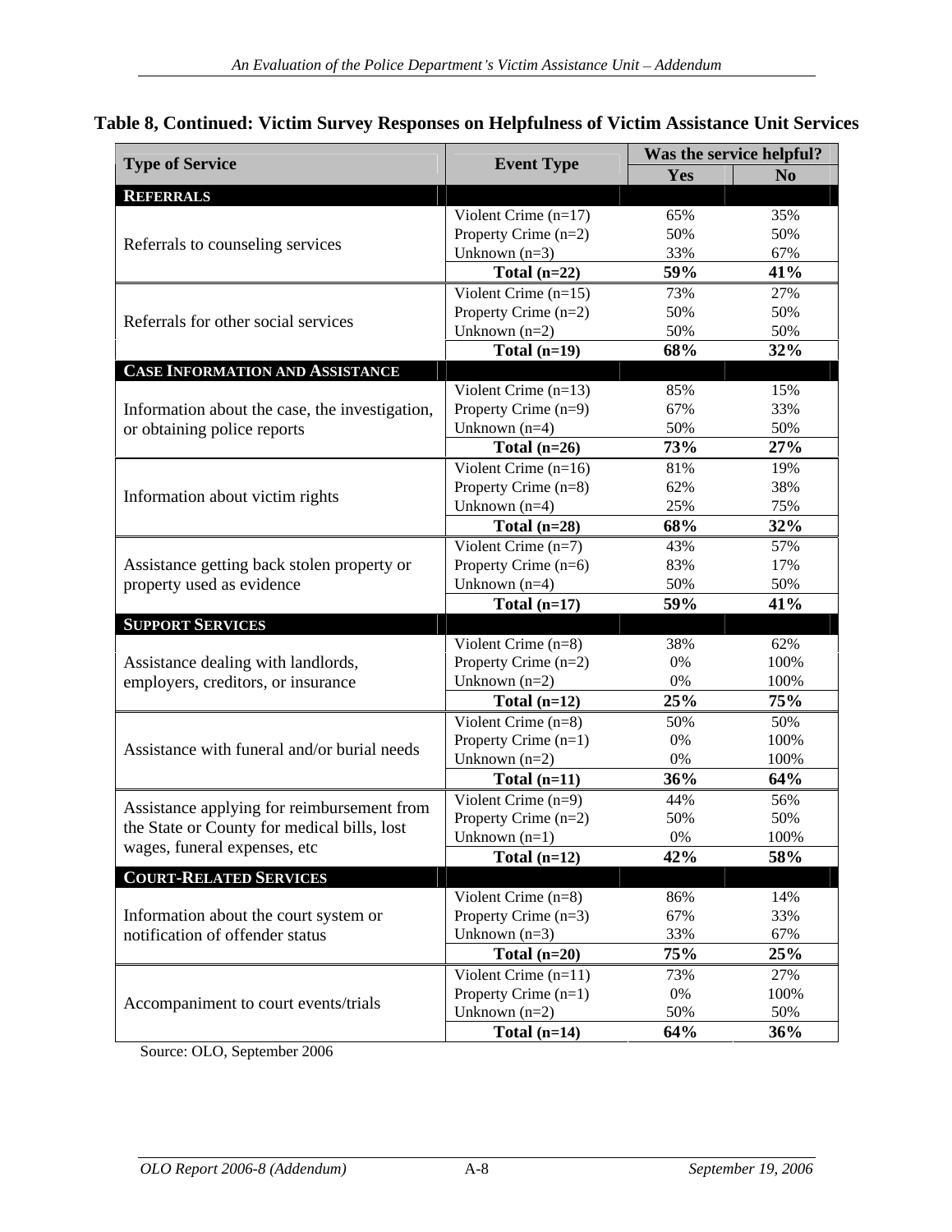#### **1. Have you received services from the Montgomery County Police, Victim Assistance Unit?**

 $\Box$  Yes  $\Box$  No or Not Sure (IF NO OR NOT SURE, PLEASE GO TO QUESTION #4)

#### **2. For what type of event did you receive services?**

Violent Crime  $\Box$  Property Crime

#### **3. Please check each service that you received and whether you found it helpful: (CHECK ALL THAT APPLY)**

| <b>Emergency Services</b>                                                                               | Was the service Helpful? |
|---------------------------------------------------------------------------------------------------------|--------------------------|
| $\Box$ Comfort at the crime scene.                                                                      | $\Box$ Yes $\Box$ No     |
| $\Box$ Assistance finding emergency food, shelter, or other life essentials.                            | $\Box$ Yes $\Box$ No     |
| $\Box$ Assistance obtaining protective orders.                                                          | $\Box$ Yes $\Box$ No     |
|                                                                                                         | $\Box$ Yes $\Box$ No     |
| • Referrals                                                                                             |                          |
| $\Box$ Referrals to counseling services.                                                                | $\Box$ Yes $\Box$ No     |
| $\Box$ Referrals for other social services.                                                             | $\Box$ Yes $\Box$ No     |
|                                                                                                         | $\Box$ Yes $\Box$ No     |
| <b>Case Information and Assistance</b>                                                                  |                          |
| $\Box$ Information about the case, the investigation, or obtaining police reports. $\Box$ Yes $\Box$ No |                          |
| $\Box$ Information about victim rights.                                                                 | $\Box$ Yes $\Box$ No     |
| $\Box$ Assistance getting back stolen property or property used as evidence.                            | $\Box$ Yes $\Box$ No     |
|                                                                                                         |                          |
|                                                                                                         | $\Box$ Yes $\Box$ No     |
| • Support Services                                                                                      |                          |
| $\Box$ Assistance dealing with landlords, employers, creditors, or insurance.                           | $\Box$ Yes $\Box$ No     |
| $\Box$ Assistance with funeral and/or burial needs.                                                     | $\Box$ Yes $\Box$ No     |
| $\Box$ Assistance applying for reimbursement from the State or County for                               |                          |
| medical bills, lost wages, funeral expenses, etc.                                                       | $\Box$ Yes $\Box$ No     |
|                                                                                                         | $\Box$ Yes $\Box$ No     |
|                                                                                                         |                          |
| • Court-Related Services                                                                                |                          |
| $\Box$ Information about the court system or notification of offender status.                           | $\Box$ Yes $\Box$ No     |
| $\Box$ Accompaniment to court events/trials.                                                            | $\Box$ Yes $\Box$ No     |
| $\Box$ Other:                                                                                           | $\Box$ Yes $\Box$ No     |
|                                                                                                         |                          |

#### **4. Please indicate any reasons that you were unable to or decided not to receive services: (CHECK ALL THAT APPLY)**

- 
- Language problem  $\Box$  Had other sources of help or assistance
- 
- Lack of child care  $\Box$  Did not want further assistance
	- Lack of transportation  $\square$  Never contacted by the Victim Assistance Unit
- 
- Did not have time  $\Box$  Other:  $\Box$  Inconvenient hours of operation □ Other: